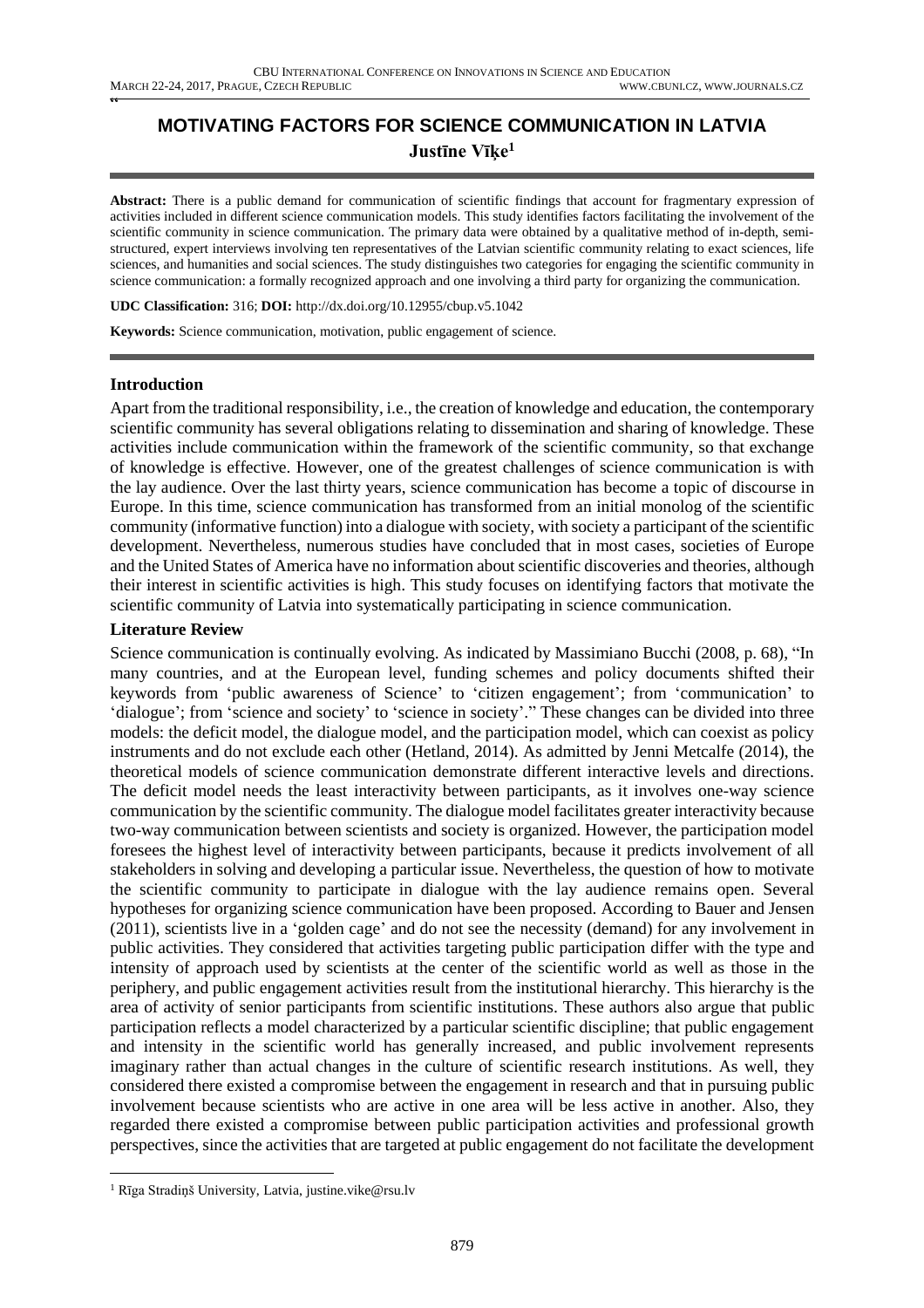**"** of a scientific career and the structure of public engagement activities has changed from knowledge distribution (outreach) to dialogue.

As emphasized by Bärstad (2011, p. 18), "Academic culture is to some extent reflected in the scientist's motivations, or the lack of them, to engage in public communication." To develop the communication between the scientific community and the rest of society, the Royal Society of Great Britain together with Research Councils United Kingdom (UK) and Welcome Trust conducted a study: Factors Affecting Science Communication (The Royal Society, Research Councils UK, Wellcome Trust, 2006). This study identified initiatives for facilitating the involvement of the scientific community in science communication. These initiatives included additional funding for organizing science communication, particularly to cover the costs of working hours of persons involved. The study also found that scientists are willing to participate in science communication events organized by other institutions. As well, they considered that science communicators would attract scientists in the process and support from the management of scientific organizations or structural units would be recognized as a bonus for one's career. The research conducted by the Royal Society, Research Councils UK, and Wellcome Trust (2006) resulted in the following three recommendations. First, the sponsors of science and institutions organizing higher education should develop a definition and define the goals of science communication and public engagement for a uniform understanding. Second, it is necessary to raise the awareness of young scientists about the involvement in science communication. Third, there is a need to establish agencies organizing science communication that would encourage scientists to participate, mainly for the purpose of centralized coordination of the process.

To facilitate implementation of strategic communication, in the case of Latvia, it is necessary to identify factors promoting the involvement of the scientific community in science communication.

## **Data and Methodology**

The study was based on primary and secondary data. The secondary data involved research and regulatory enactments. Primary data were obtained using a qualitative method of in-depth, semistructured, expert interviews of 10 Latvian representatives of the science community from fields of exact sciences, life sciences, humanities and social sciences. No limitations of the data collected or its processing were identified during the study. The acquired data were analyzed according to the qualitative method of content analysis. Based on theory, categories were formed in the course of the deductive analysis to reflect factors that would facilitate the involvement of the scientific community in science communication.

## **Results and Discussion**

The Sustainable Development Strategy of Latvia until 2030 (Cross-Sectoral Coordination Centre, 2010, p. 40) addresses the rate of knowledge sharing and availability to the local population, indicating that the outcomes ofstate-funded research should be made publicly available through the Internet, in addition to that facilitating access to knowledge. What concerns knowledge sharing to lay audience, according to the Guidelines for the Development of Science, Technology, and Innovation for 2014–2020 (Ministry of Education and Science, 2013, p. 27), public presence of science is relatively small because science popularization is not purposefully planned. Thus, the importance of science and technological development as a factor of economic development at the level of public opinion and decision-takers is undermined. It should be highlighted that at the decision-making level particularly the development of science and technology is associated with economic growth, bearing in mind the guiding principle of the National Development Plan of Latvia for 2014–2020 (Cross-Sectoral Coordination Centre, 2012, p.12-13). This guiding principle is 'Economic breakthrough,' which is associated with three priorities: 'Growth of the National Economy,' 'Human Securitability,' and 'Growth for Regions.' Thus, the role of social sciences and humanities in Latvia in this period of science commercialization, considering that the Smart Specialization Areas (2015, p.3) defines fields with potential for cooperation between the industry and universities, foresees economic transformation aimed at increasing financial knowledge by investing in research, innovation, and promotional activities. The strategy involves all industry, science and education representatives who create smart specializations in the areas of biomedicine, medical technology, bio-pharmacy, and biotechnology where knowledge is crucial for profitability, as well as involving those providing education on such knowledge (Smart Specialization Areas, 2015, p. 3). The Social Sciences and Humanities (SSH) Ecosystem Analysis (Jaunrades Laboratory, 2016) determines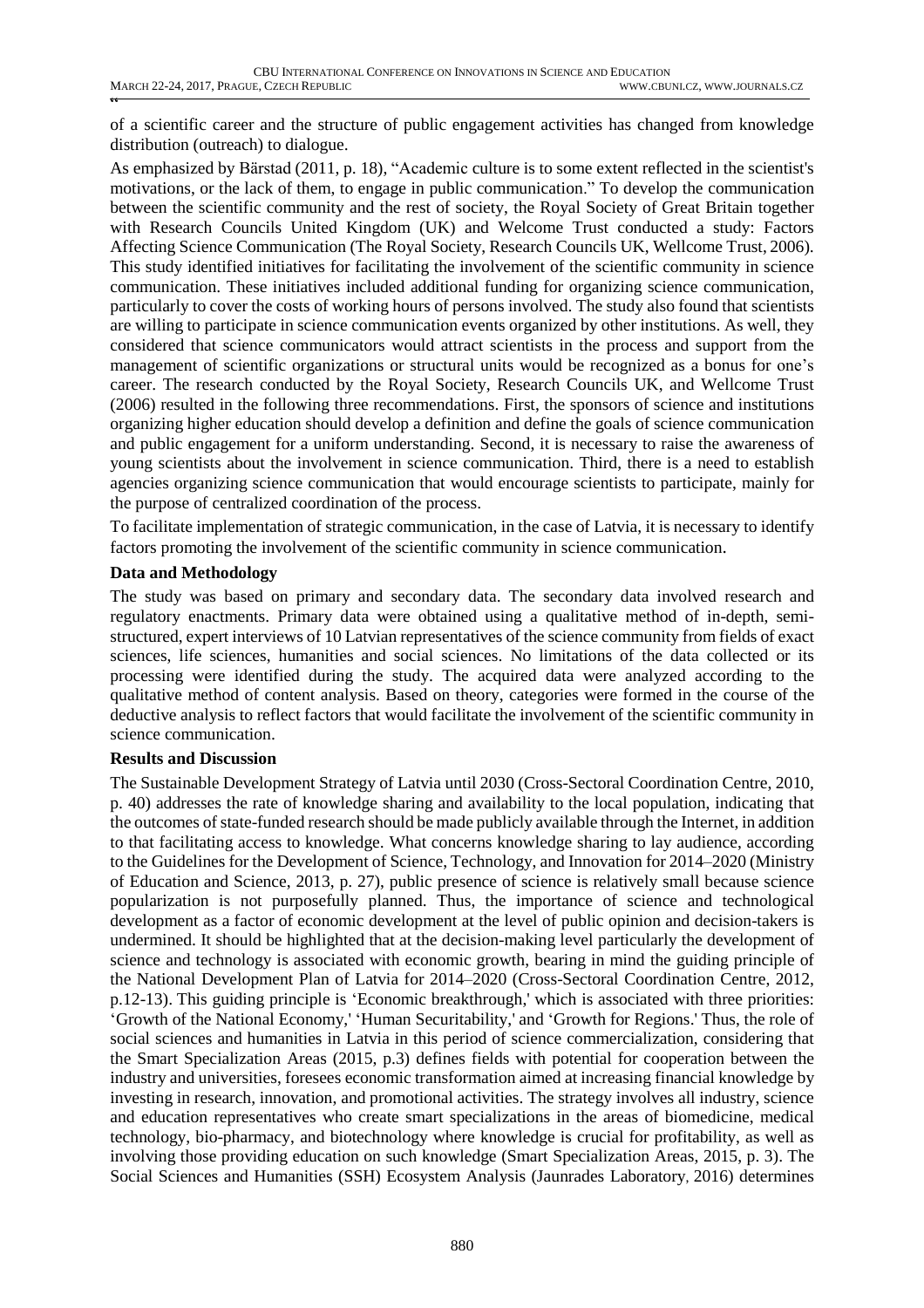**"** the need to implement a communication strategy by singling out several target groups. These groups include entrepreneurs, society as a whole, and SSH specialists who are informed of their relevant contribution. By involving them as a target group in the formation of such contribution, the most significant benefit is their mutual understanding, desire to cooperate, and development of common projects (Jaunrades Laboratory, 2016, p. 39). Research projects should include a component of active communication that clearly demonstrates the contribution to a specific target audience or societal group (Jaunrades Laboratory, 2016, p 41). This component could be ensured by SSH representatives. At this point, the question arises as to whether scientists, including SSH representatives, associate themselves with new responsibilities or are informed of such, considering the existing legal basis and societal impetus.

In the study, two categories were identified to facilitate the involvement of the scientific community in science communication: 1) a formally recognized practice and 2) one involving a third party for organizing the science communication. The first category was substantiated by a respondent:

"Lack of formal recognition, in my opinion, is among fundamental hindrances, if science communication were a formally recognized practice, this definitely would be a facilitating factor."

However, the question of how to introduce this as a formal practice remains open. There were also opposing opinions from respondents, e.g., indicating that science communication should be monitored by the Ministry of Education and Science in Latvia.

"In the absence of good will there must be control, and in the case of Latvia, there is no scientists' good will to communicate with the society. Maybe that is not because of lack of willingness but rather because of lack of understanding of such a necessity. For example, upon electing in the position of associate professor, assistant professor, or researcher, the criteria assessment form should include a criterion that the outcome of applicant's research should be discussed not only among specialists but also in public."

Another aspect resulting from this argument was the raising of awareness regarding the importance of science communication and the stakeholders involved. The average and long-term science planning documents of Latvia do not define the goals of science communication where no educational activities of the scientific community are possible. On the one hand, it is important to acknowledge that, above all, it is necessary to develop an understanding of science communication opportunities for doctoral students who are prospective members of the scientific community. On the other hand, there was the opinion that motivation for the involvement in science communication was not required for the entire scientific community, for example: "This would be excessive. There must be some evaluation, and probably we should highlight issues which are truly outstanding and unique". Another respondent added that instead of serving the purpose of motivation, it is rather a reminder:

"For the scientists to remind that in the absence of involvement in science communication no funding for future or new research will be available. The public must be informed about research. No additional motivation, for example, in the form of specific funding, etc. is necessary. This is an obligation, and no stimulus is required accordingly."

In pursuing science promotion, the duty prescribed under the Law on Scientific Activity of Latvia, Article 6, defines general responsibilities of a scientist in Paragraphs 2 and 3 referring to science communication (indicating a one-way communication approach), without public involvement in the creation of new knowledge.

The second category, identifying the participation of a third party in the organization of science communication, was substantiated by respondents' opinions about educating scientists on the role and goals of science communication and involvement of communication specialists. According to responses to this category, there is a need to involve a third party acting as an intermediary among the scientists and society in general. One respondent noted:

"The larger the gap between public knowledge and that of the scientific community, the smaller the public willingness to support science funding using public taxes. Science communication should facilitate the willingness to obtain education. Scientists are involved in educating the society; perhaps, this is also the only way for ensuring funding for science. At the same time, there must be an audience for such a communication – the society requires critical thinking."